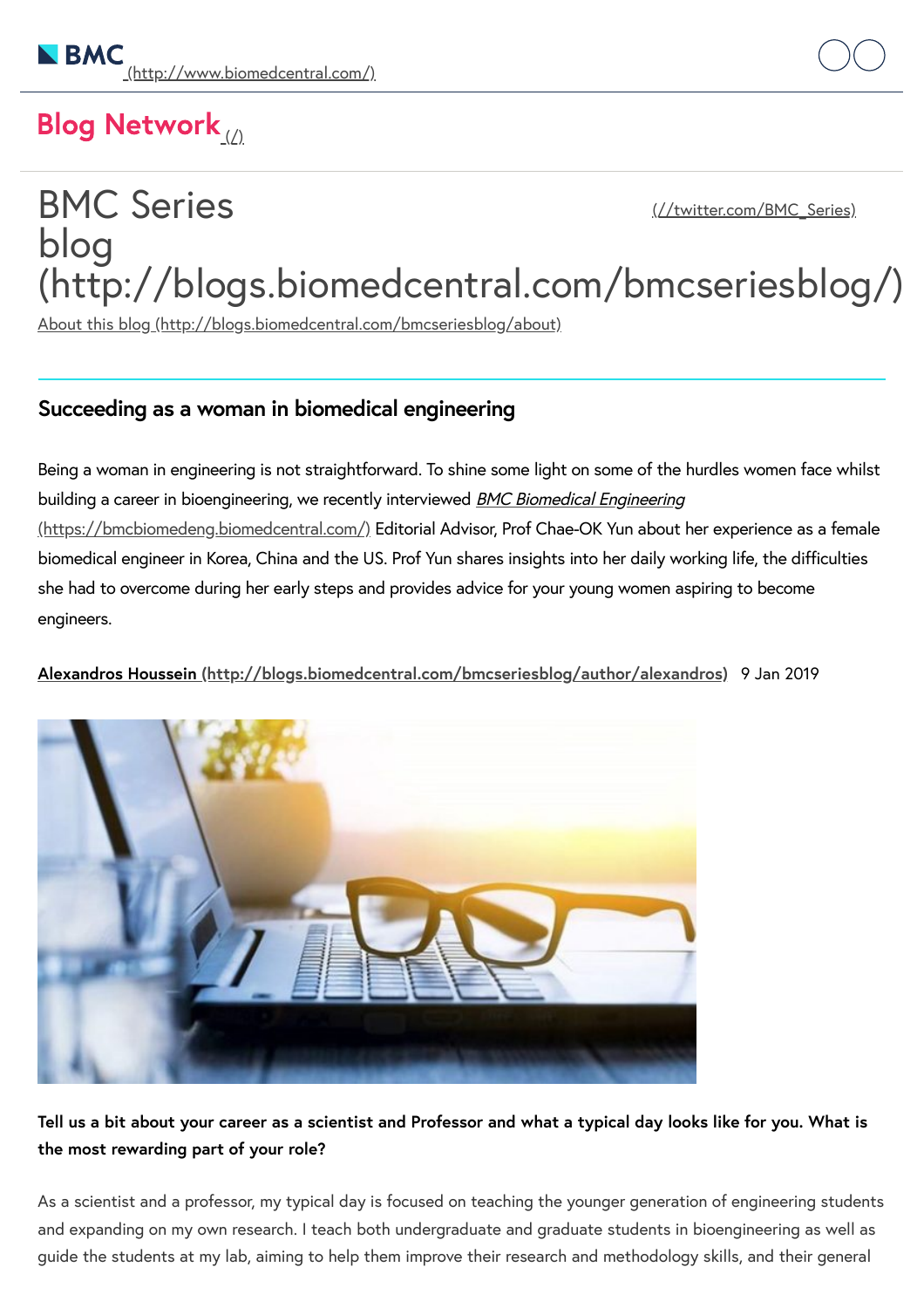understanding of bioengineering. The main biomedical engineering of  $B$  Series blog successive blog successive blog successive blog successive blog successive blog successive blog successive blog successive blog successive

Concurrently, I communicate with different researchers and industrial leaders to perform innovative and collaborative research and to pioneer new technological advancements for the benefit of cancer patients. I hope to one day be able to aid these people in their battles with this illness.

The most satisfactory aspect of my role is the notion that my research and teaching will one day aid the future generation of engineers, fulfil their potential and dreams in this field and ultimately bring societal progress.

## What is it like being a woman in your field? Have you ever had any difficulties in your career due to your **gender?**

In Korea, it can be difficult to be a woman as an engineer in any of the engineering fields. In fact, the majority of the discipline is heavily outnumbered by men. Although sexual discrimination is gradually decreasing over time with improving awareness to social rights and gender equality, there are various difficulties that I have faced.

Following your dreams as a woman engineer and mother can be difficult, as you are expected to take care of your children while working. This is particularly challenging in Korea, where social support is lacking. In my case, there was no other engineer in my family, so I had to plan everything by myself and the absence of social support made it very difficult to develop my career. However, I expect a better outcome for younger generations of women engineers as there is a growing number of foundations, communities, and social structures coming into place with an aim to support young women engineers to follow their dreams.

I always admired the well-established network of male engineers, which easily enabled collaborative research. Therefore, I strongly suggest that young women engineers are more ambitious and actively seek out opportunities that can support their career development and fully grasp everything that is available to them.

You've had an international career and you are currently affiliated with institutions in the US, China and South **Korea. What is your experience working for these different regions?**



**Source: © Gawrav Sinha / Getty Images / iStock**

Regarding my international career and my affiliation to USA, China, and South Korea as a researcher, there are substantial differences in research methodology and skill level among these countries. USA is still the forerunner of pioneering research and possesses the largest number of global leaders within different academic disciplines.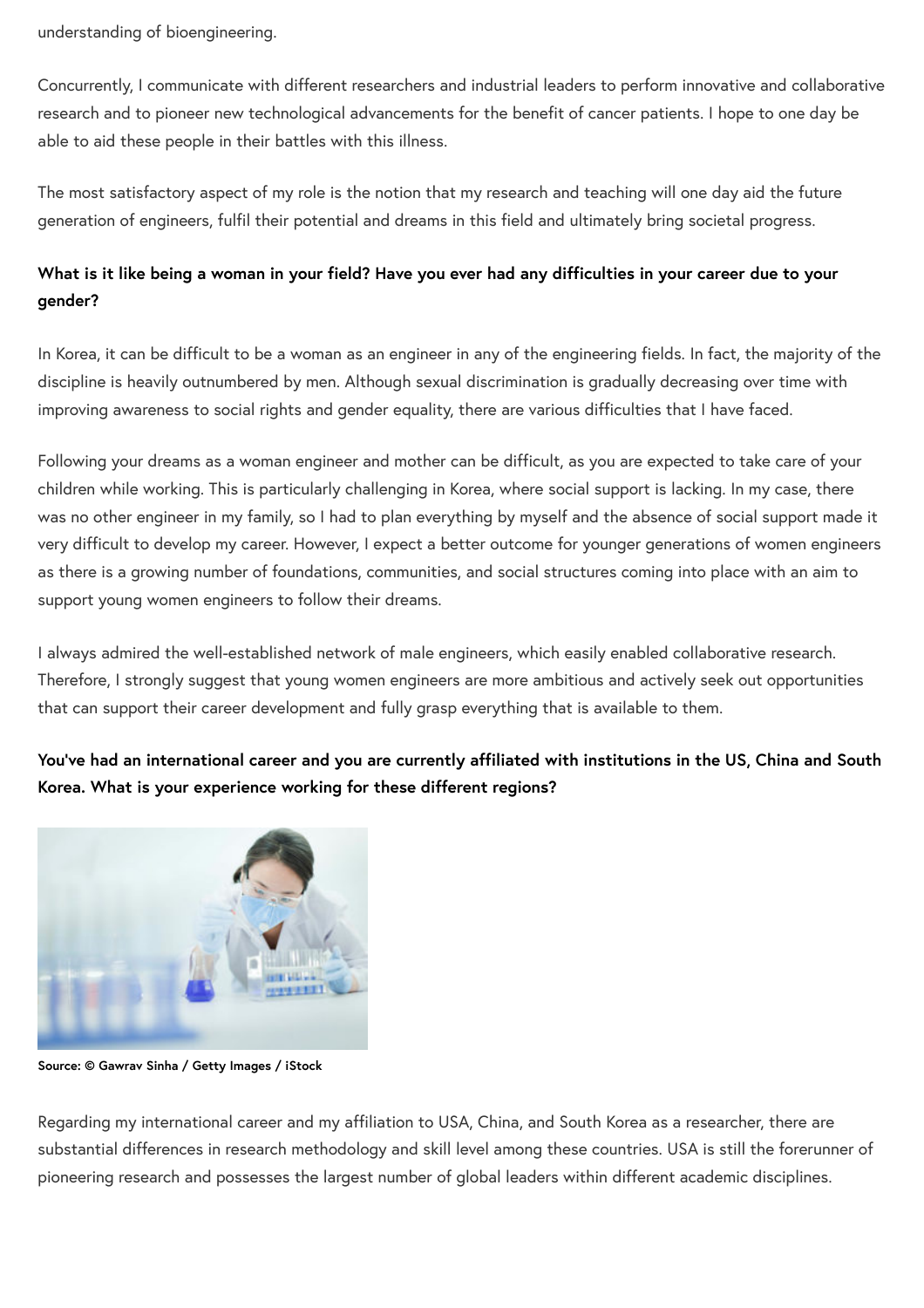The research environment in China is rapidly evolving and is becoming globally recognizable with the quality of research improving exponentially over the last two decades. Strong government support for research expansion and a large pool of engineers will provide strong foundation for China to become a leading figure in the future.

Lastly, Korea does not possess a similar level of resources as the US or China to perform or produce similar quantity of research. However, the Korean government is strongly backing their bioengineering industry and globally recognizable industry leaders have started to take more active involvement in the field. They have allocated their resource wisely and many of the researchers and engineers still perform outstanding research and development with a continuous trend of growth and improvement.

#### **What would be your advice for young women who are considering a career in science and engineering?**

With continuous growth in engineering field and improvements in social awareness for gender inequality, I strongly believe that there will be a brighter future for young women engineers. There are many globally recognized women engineers actively working in academia or industry, and these leaders can provide a good example for young women engineers to follow.

I've partaken in various support programs for woman engineers both at my home institution and abroad with a hope of aiding the career development of young women engineers. The growing trend for various supports and opportunities for networking and mentoring is available for young generations and they should utilize these resources to better prepare themselves within engineering field.

Finally, I would like to once again emphasize for the future woman engineers to be ambitious, fully utilize any resources that are available to them, and to follow their dream as their dreams can come true with hard work.



#### **About Professor Chae-OK Yun**

Chae-Ok Yun is currently Professor of Bioengineering at Hanyang University, Seoul, Korea. She is also Adjunct Professor of Pharmaceuticals and Pharmaceutical Chemistry at University of Utah, United States, Affiliate Professor of Medicine at University of Washington, United States, Guest Professor of Sichuan University, China, and Adjunct Professor of Genomics at Yonsei University, Korea.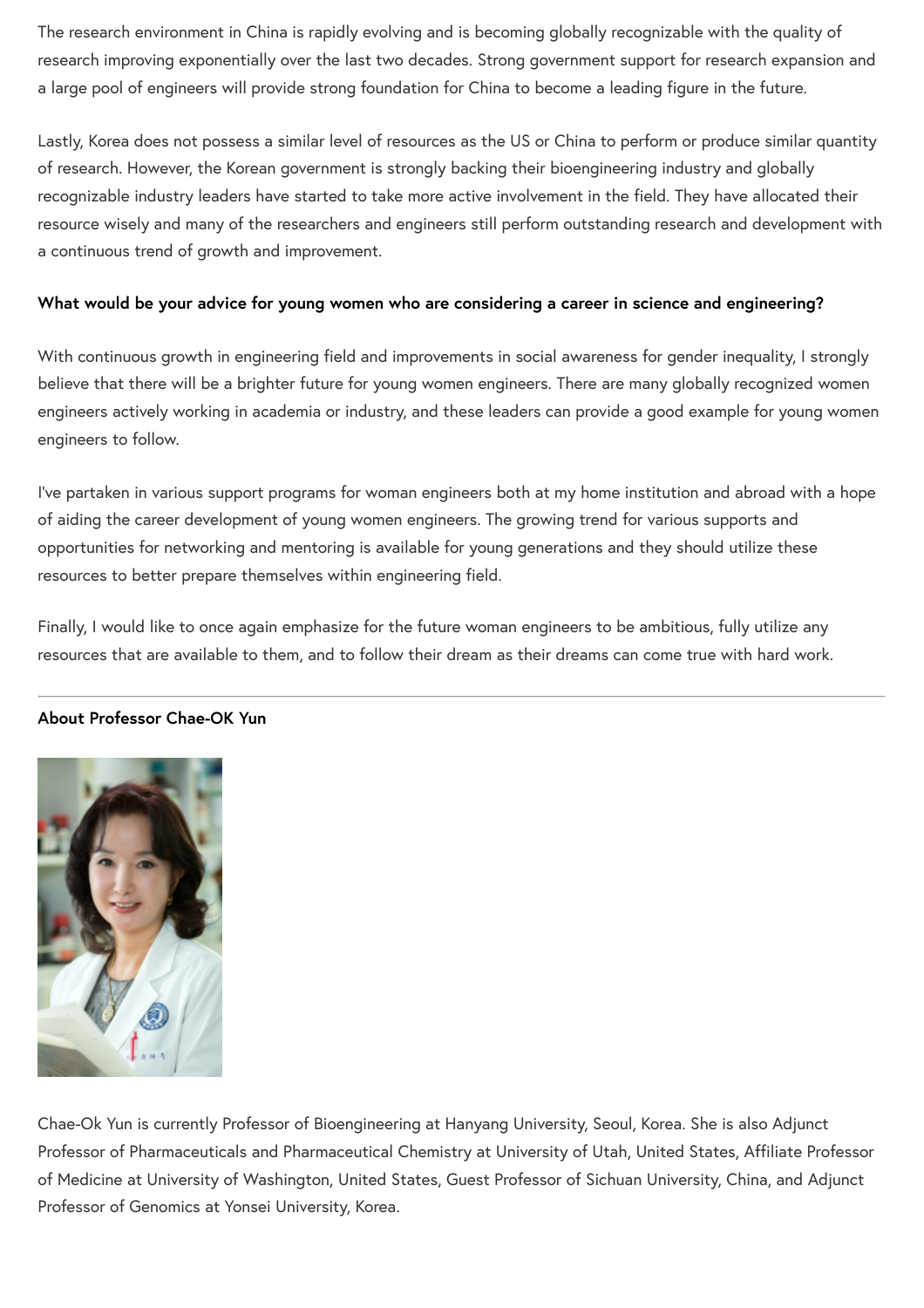She has served as Deputy Editor of Molecular Therapy (2010-), Associate Editor of BMC Cancer (2010-) and Cancer Gene Therapy (2013-), Editorial Board member of Journal of Controlled Release (2010-), Gene Therapy and Regulation (2010-), International Journal of Cancer Research & Diagnosis (2013-), Regenerative Therapy (2016-), and Advanced Drug Delivery Review (2016-), Associate Editor in Chief of Oncolytic Virotherapy (2017-), and an Editorial Advisor of BMC Biomedical Engineering. She is also a Member of The National Academy of Engineering of Korea.

#### **Topics:**

Biology [\(/blog/topics/biology\)](http://blogs.biomedcentral.com/blog/topics/biology) Technology [\(/blog/topics/technology\)](http://blogs.biomedcentral.com/blog/topics/technology)

#### **Tags:**

BMC Biomedical Engineering [\(http://blogs.biomedcentral.com/bmcseriesblog/tag/bmc-biomedical-engineering/\)](http://blogs.biomedcentral.com/bmcseriesblog/tag/bmc-biomedical-engineering/)

Women [\(http://blogs.biomedcentral.com/bmcseriesblog/tag/women/\)](http://blogs.biomedcentral.com/bmcseriesblog/tag/women/)

## SHARE THIS POST



#### **View the latest posts on the BMC Series blog homepage [\(http://blogs.biomedcentral.com/bmcseriesblog\)](http://blogs.biomedcentral.com/bmcseriesblog)**

## **COMMENTS**

By commenting, you're agreeing to follow our community quidelines (/about/community-quidelines/).

Your email address will not be published. Required fields are marked \*

#### Comment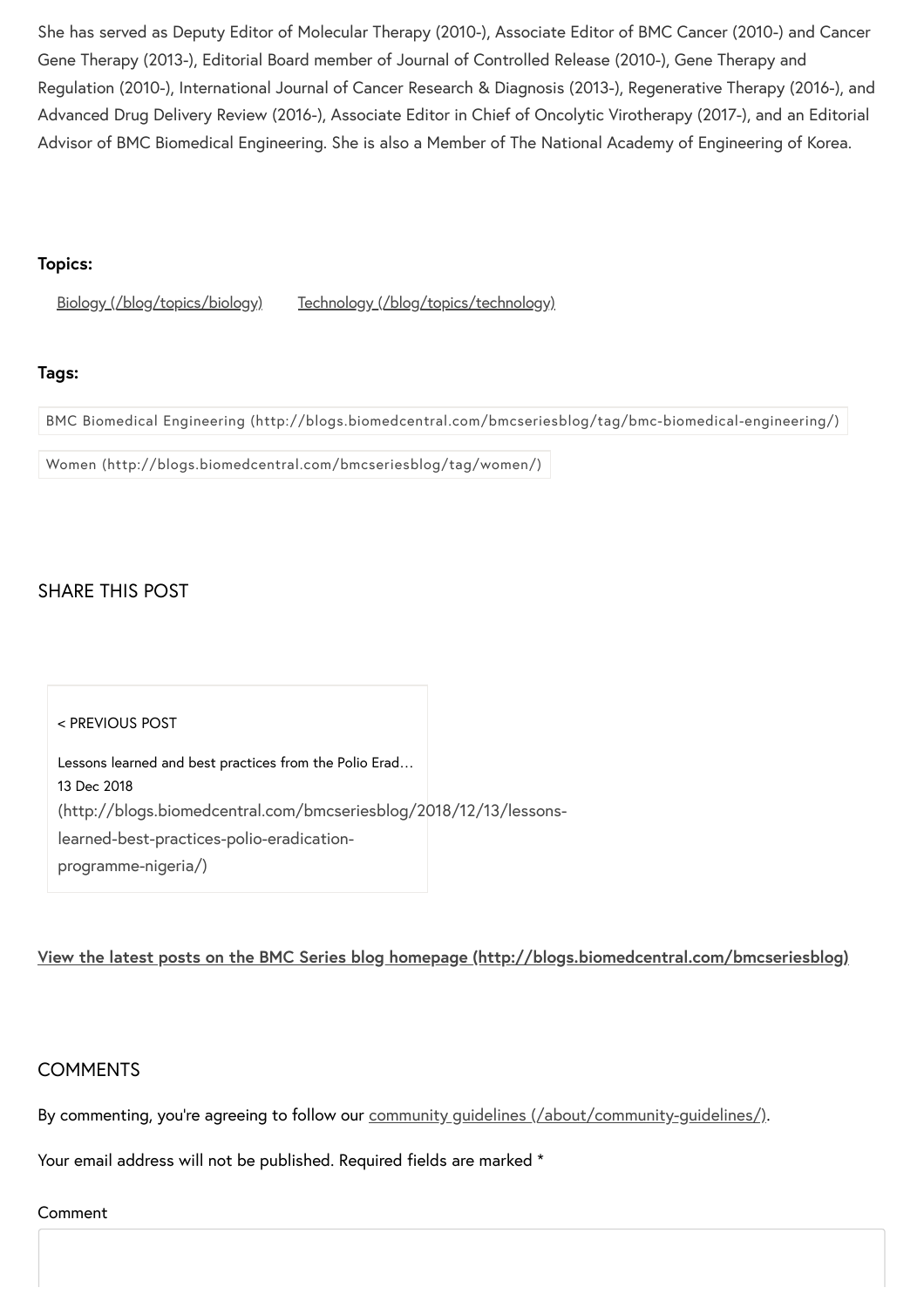#### Name \*

## Email \*



#### **Website**

Post Comment

#### **About**

About our blog network [\(http://blogs.biomedcentral.com/about/\)](http://blogs.biomedcentral.com/about/)

Copyright information [\(http://blogs.biomedcentral.com/about/copyright-information/\)](http://blogs.biomedcentral.com/about/copyright-information/)

Community Guidelines [\(/about/community-guidelines\)](http://blogs.biomedcentral.com/about/community-guidelines)

About BioMed Central [\(http://www.biomedcentral.com/about\)](http://www.biomedcentral.com/about)

#### **Network Blogs**

On Biology [\(/on-biology/\)](http://blogs.biomedcentral.com/on-biology/) On Medicine [\(/on-medicine/\)](http://blogs.biomedcentral.com/on-medicine/) On Health [\(/on-health/\)](http://blogs.biomedcentral.com/on-health/) On Society [\(http://blogs.biomedcentral.com/on-society/\)](http://blogs.biomedcentral.com/on-society/)

Research in progress blog [\(/bmcblog/\)](http://blogs.biomedcentral.com/bmcblog/)

BMC Series blog [\(/bmcseriesblog/\)](http://blogs.biomedcentral.com/bmcseriesblog/)

Bugbitten [\(/bugbitten/\)](http://blogs.biomedcentral.com/bugbitten/)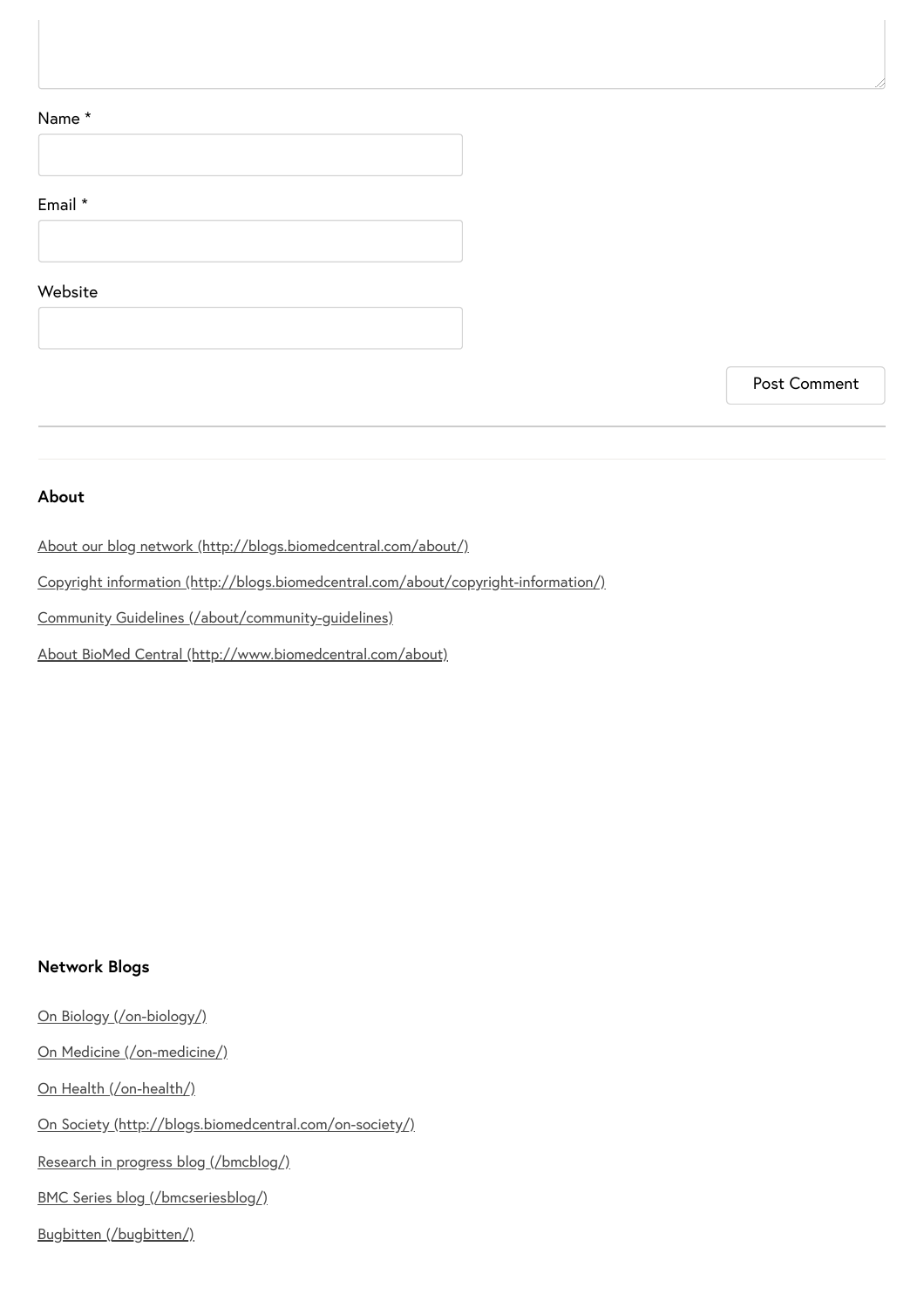#### 2019. 1. 10. Succeeding as a woman in biomedical engineering - BMC Series blog **Related Blogs**

SpringerOpen blog [\(http://blogs.springeropen.com/springeropen\)](http://blogs.springeropen.com/springeropen)

#### **Network Topics**

Biology [\(http://blogs.biomedcentral.com/blog/topics/biology/\)](http://blogs.biomedcentral.com/blog/topics/biology/) Medicine [\(http://blogs.biomedcentral.com/blog/topics/medicine/\)](http://blogs.biomedcentral.com/blog/topics/medicine/) Health [\(http://blogs.biomedcentral.com/blog/topics/health/\)](http://blogs.biomedcentral.com/blog/topics/health/) Developing World [\(http://blogs.biomedcentral.com/blog/topics/developing-world/\)](http://blogs.biomedcentral.com/blog/topics/developing-world/) Open Access [\(http://blogs.biomedcentral.com/blog/topics/open-access/\)](http://blogs.biomedcentral.com/blog/topics/open-access/) Technology [\(http://blogs.biomedcentral.com/blog/topics/technology/\)](http://blogs.biomedcentral.com/blog/topics/technology/) Publishing [\(http://blogs.biomedcentral.com/blog/topics/publishing/\)](http://blogs.biomedcentral.com/blog/topics/publishing/)

#### **Community**

Network RSS Feeds [\(http://blogs.biomedcentral.com/network-rss-feeds/\)](http://blogs.biomedcentral.com/network-rss-feeds/) Follow us on Twitter [\(https://twitter.com/BioMedCentral\)](https://twitter.com/BioMedCentral) Follow us on Facebook [\(https://www.facebook.com/BioMedCentral\)](https://www.facebook.com/BioMedCentral) Follow us on LinkedIn [\(https://www.linkedin.com/groups?gid=878087&trk=hb\\_side\\_g\)](https://www.linkedin.com/groups?gid=878087&trk=hb_side_g) Follow us on Google+ [\(https://plus.google.com/106226337984152901734/posts\)](https://plus.google.com/106226337984152901734/posts) Follow us on YouTube [\(http://www.youtube.com/channel/UCNowWtw7oCZH3f0u2tF\\_wbw\)](http://www.youtube.com/channel/UCNowWtw7oCZH3f0u2tF_wbw)

By continuing to use this website, you agree to our Terms and Conditions [\(https://www.biomedcentral.com/terms-and-conditions\),](https://www.biomedcentral.com/terms-and-conditions) Community Guidelines [\(/about/community-guidelines/\)](http://blogs.biomedcentral.com/about/community-guidelines/), Privacy statement [\(https://www.biomedcentral.com/terms-and-conditions/privacy](https://www.biomedcentral.com/terms-and-conditions/privacy-statement)statement) and Cookies [\(https://www.biomedcentral.com/cookies\)](https://www.biomedcentral.com/cookies) policy.

SPRINGER NATURE [\(//www.springernature.com\)](http://www.springernature.com/) © 2017 BioMed Central Ltd unless otherwise stated. Part of Springer Nature [\(http://www.springernature.com\).](http://www.springernature.com/)